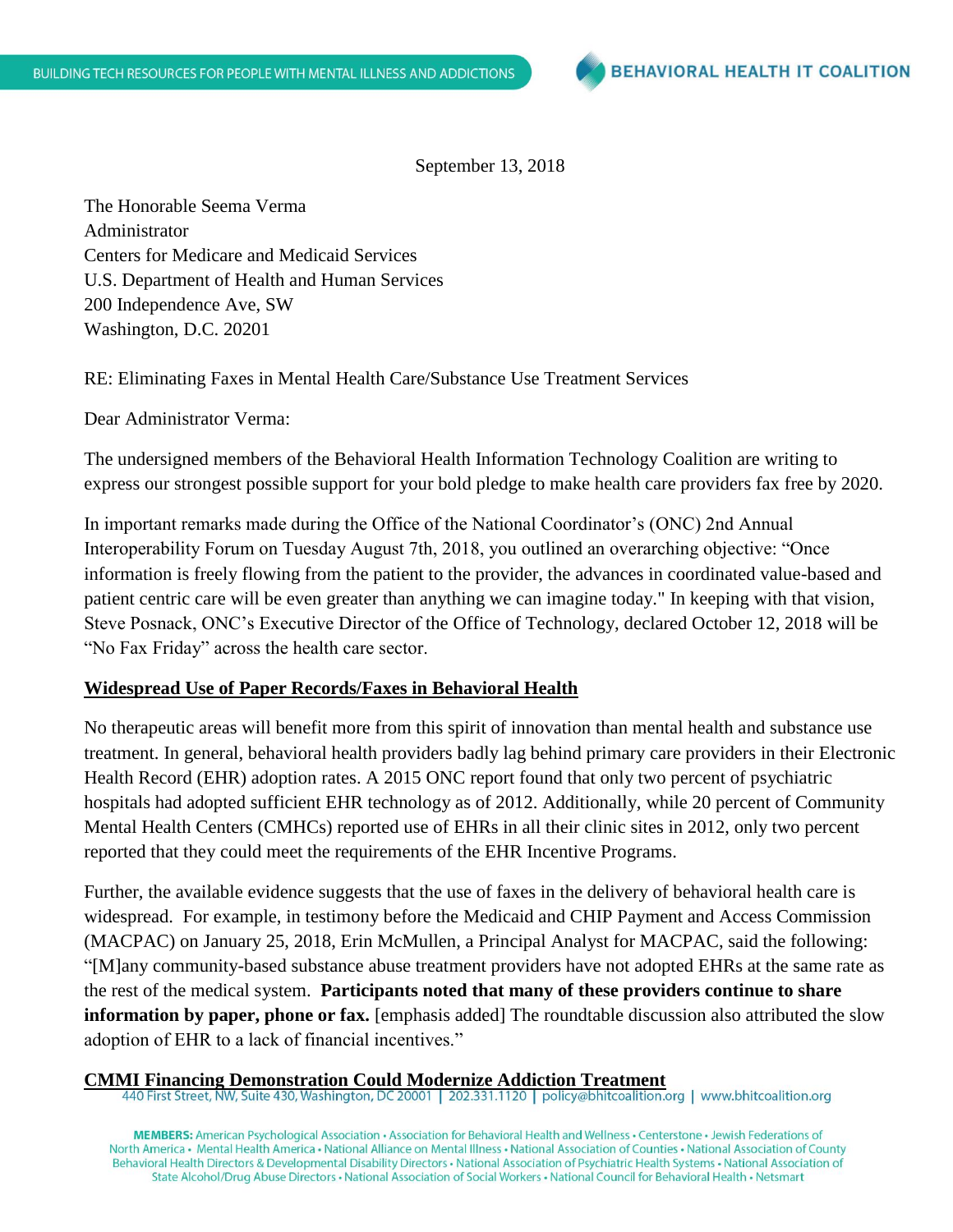Pursuant to the "New Direction" that you outlined for the Center for Medicare and Medicaid Innovation (CMMI) in April 2018, CMMI is leading a crucial multi-agency effort to develop a new approach to battling the nation's opioid crisis. Specifically, as we understand it, CMMI is developing a Medicare/Medicaid/CHIP financing demonstration that will expand access to Medication Assisted Treatment (MAT) in medically underserved communities and rural areas of the United States.

In our view, this demonstration offers a unique opportunity to significantly enhance the critical infrastructure by furnishing health IT incentives to behavioral health providers, such as county behavioral health authorities, community mental health clinics, psychiatric hospitals, clinical psychologists and clinical social workers. Behavioral health providers must have access to EHR systems to properly coordinate care because of the sky-high incidence of co-occurring medical/surgical conditions among individuals with mental health and substance use disorders (SUD). Research demonstrates that people with SUD die as much as 20 years earlier than other Americans because of poorly managed conditions like cancer, cardiovascular disorders, HIV/AIDS, injuries and many other illnesses. Depression, bipolar disorder, post-traumatic stress, nicotine dependence and sleep disorders commonly co-occur with alcohol and drug use.

HIT can also enhance the quality of MAT through e-prescribing. Both methadone and buprenorphine are controlled substances subject to diversion; e-prescribing would hinder diversion attempts. Since we are at the beginning of the MAT revolution in substance use treatment services, an e-prescribing requirement would yield critically important data by electronically tracking prescribers, dosages, dispensing facilities, the specific patients receiving MAT and information regarding clinical outcomes – ushering in a new era of accountability.

In short, CMMI can bring the behavioral health field closer to the vision you outlined at the most recent ONC Interoperability Forum: making the delivery of mental health care and addiction treatment fax free.

We stand shoulder to shoulder with you in CMS's efforts to achieve this important goal.

Thank you for your outstanding leadership.

Sincerely, American Psychological Association Centerstone The Jewish Federations of North America Mental Health America National Alliance on Mental Illness